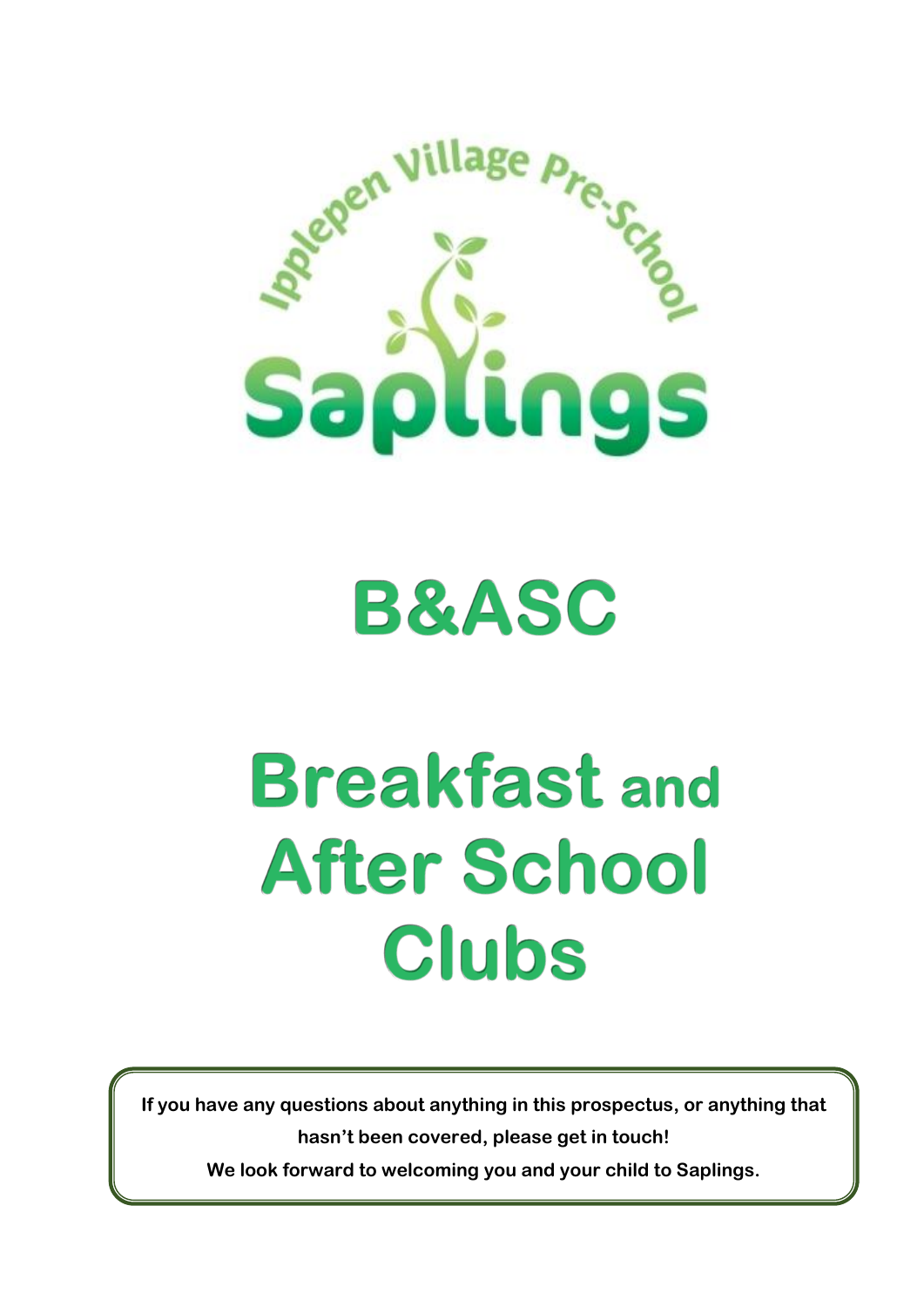# **Welcome to Saplings Breakfast and After School Club**



Saplings Breakfast and After School Club (B&ASC) runs during term time and is open to children attending Saplings Pre-school and Ipplepen Primary School.

B&ASC runs from the same premises as our Pre-school. We are based in the Millennium Centre, and have exclusive use of the building during our opening hours. We have a large indoor space with areas for role play, messy play, floor and table based activities as well as a story room for quieter moments.

We have a fully enclosed outside play area with climbing equipment on a safety surface, a large covered area, play-house and bike and scooter area. We also have our own access to the village park that we use on a regular basis.

We are governed by the United Schools Federation Board of Governors.

| <b>CONTACT US:</b> |                                                                                               |         |  |                                        |  |  |  |
|--------------------|-----------------------------------------------------------------------------------------------|---------|--|----------------------------------------|--|--|--|
| Address            | <b>Millennium Centre</b><br><b>Biltor Road</b><br>Ipplepen<br>Newton Abbot<br><b>TQ12 5QL</b> | Tel No. |  | 01803 812466                           |  |  |  |
|                    |                                                                                               | Email   |  | saplings@ipplepen-primary.devon.sch.uk |  |  |  |

# **IN CASE OF EMERGENCY:**

**MEDICAL EMERGENCY:** If your child becomes unwell we will make contact and arrange for their collection. On our registration form we ask your permission to call a doctor or take a child to hospital if we deem it necessary and are unable to reach you for authority.

**EMERGENCY EVACUATION:** In the event of having to evacuate the building our Emergency Assembly Point is the foyer of the main school building. We will endeavour to contact all parents/carers by telephone to inform you if we have had to evacuate.

# **The following pages include:**

- Our Sessions timings and general information
- Fees and Payments Policy
- Safeguarding and Child Protection Policy Statement
- Information Sharing Policy
- A list of other policies and procedures (copies available on request)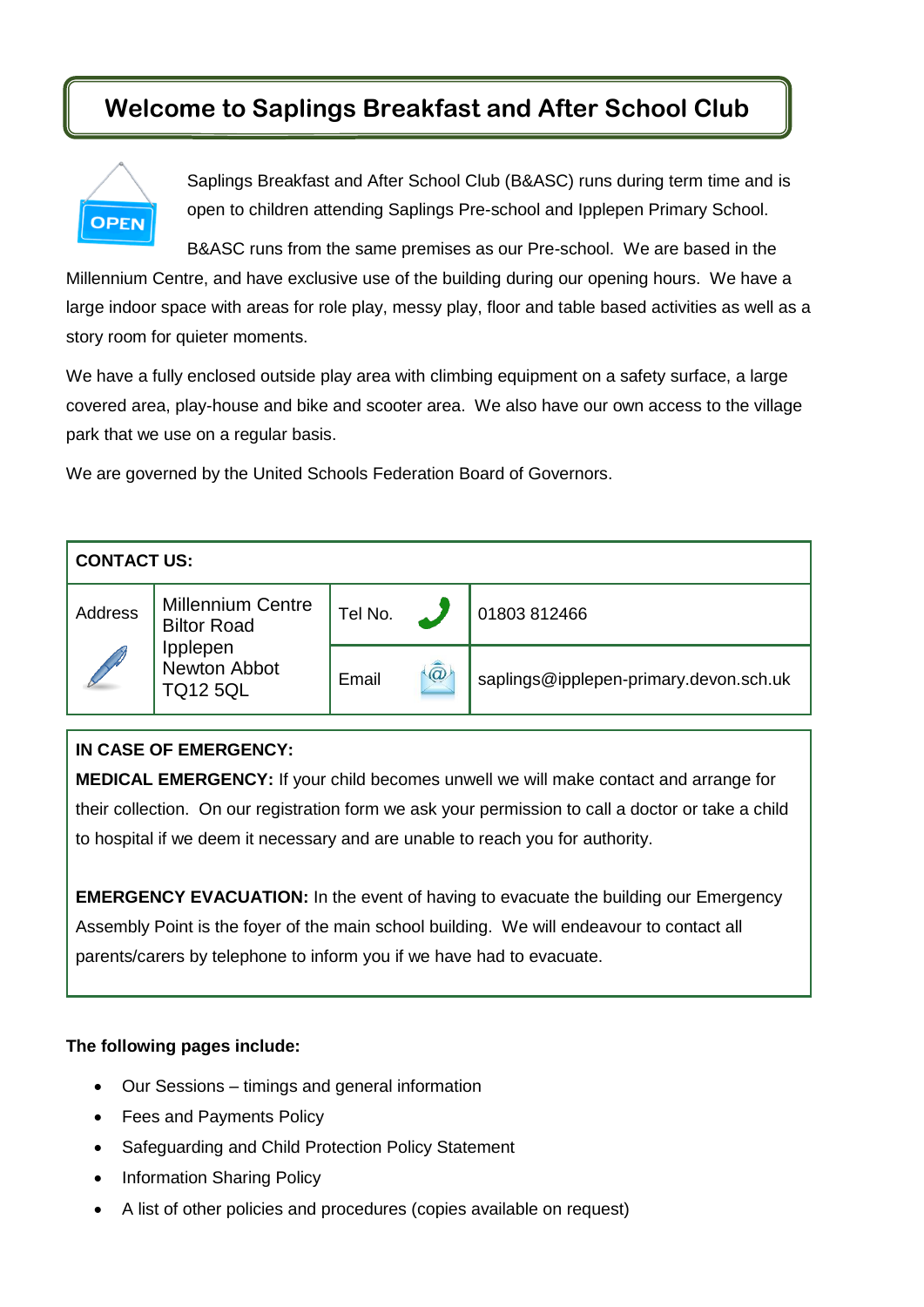# **Our Sessions**

# **Breakfast Club:**

| Cost: <sup>1</sup> | £3.50 per session for School children                                      |  |  |  |  |
|--------------------|----------------------------------------------------------------------------|--|--|--|--|
|                    | £4.00 per session for Pre-school children                                  |  |  |  |  |
| Times:             | Session starts at 8am. Children can be dropped in to Breakfast Club at any |  |  |  |  |
|                    | time between $8:00$ and $8:40$ am <sup>2</sup> .                           |  |  |  |  |

Breakfast options<sup>2</sup> include toast with a choice of toppings, a selection of cereals and porridge, with a drink of milk, apple juice or water. The rest of the time is free play with a variety of activities available.

Children are delivered to Ipplepen Primary School in time for the start of the school day. For Preschool children the session continues until the start of the Pre-school session at 9am.

# **After School Club:**

- Cost: <sup>1</sup> £7.50 per session for School children £8.50 per session for Pre-school children
- Times: Sessions follow on from the school/pre-school day and **we close at 6pm prompt.** Pick up times are flexible within the session, but please note that **late collections** are subject to an additional charge to cover staff overtime.

Children coming to ASC from the primary school gather in the hall and are checked against the register before coming across the road.

A snack is included - usually pasta/jacket potato/cheese & crackers/pizza or similar. A choice is available every day. The rest of the time is free play with a variety of activities available.

**Bookings:** Advance booking for sessions is advised if you need a regular slot as some sessions do fill up. We will accept ad hoc bookings if space allows, but cannot guarantee availability.

**Absences:** Please notify all absences directly to us as soon as possible by telephone (01803 812466). Ipplepen Primary School do not hold our registers and will not notify us if your child is absent. Please also notify the school to get a message to your child about changed arrangements.

**Fees:** Fees are charged per session regardless of drop-off or pick-up time due to staff costs and ratios. We invoice monthly in advance (see Fees and Payment policy). Fees for ad hoc sessions are payable within 14 days of booking.

Refunds are only offered where a minimum of **24 hours notice** has been given. For Monday cancellations, notice must be received before 6pm on the preceding Friday.

## *Notes:*

- *1. Fees stated are correct at time of printing.*
- *2. Breakfast is available on arrival until 8:30 am. Children arriving after 8:30am will not be offered breakfast, so please ensure that late arrivals have eaten at home.*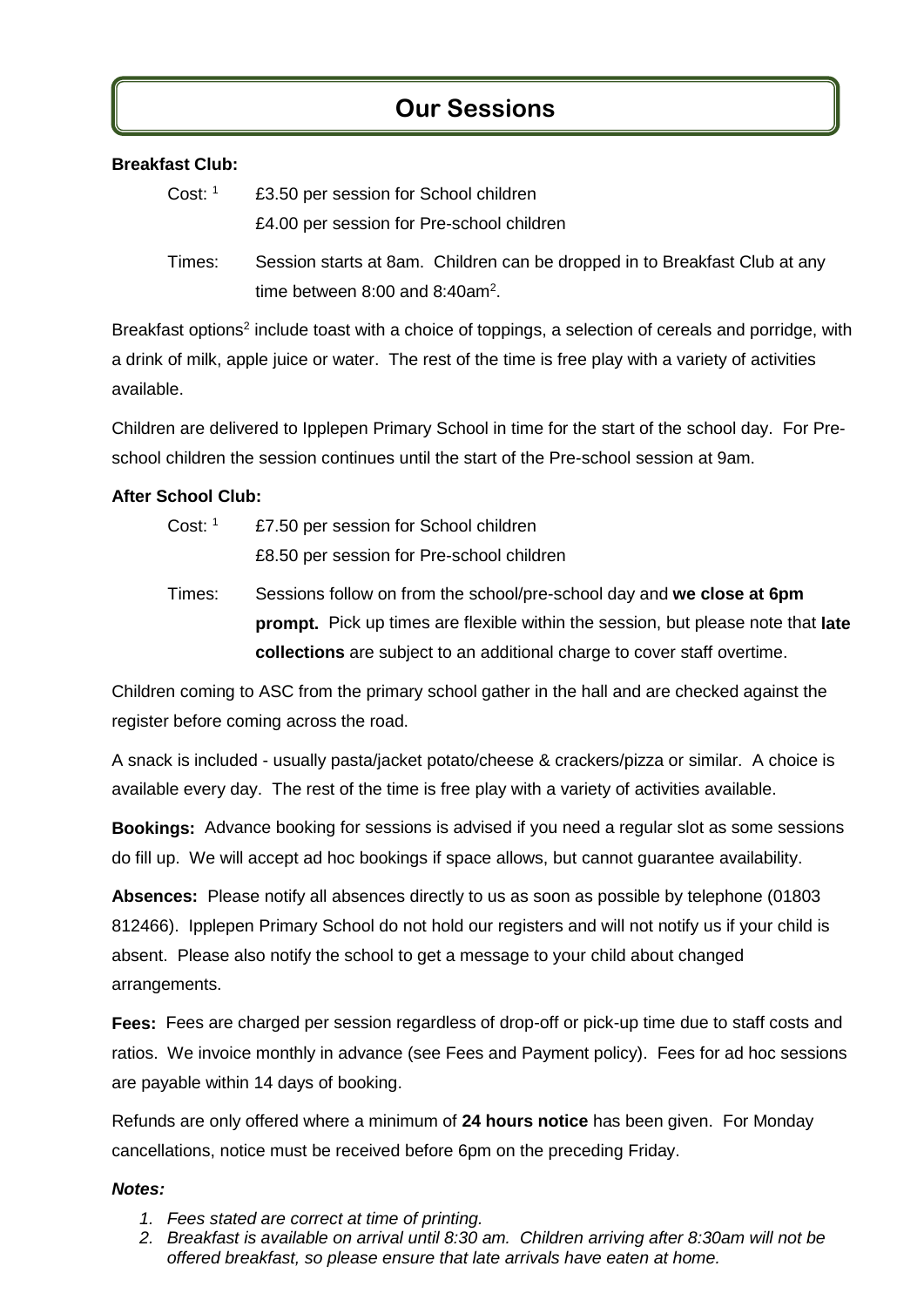# **Policies and Procedures**

All of our policies and procedures are available for you to see at the setting and copies of individual policies can be provided on request. A full list of the policies and procedures can be found on the last page. Our Information Sharing policy, Safeguarding & Child Protection Statement and Fees & Payments policy are included in this pack.



The setting's policies help us to make sure that the service provided by the setting is a high quality one and that being a member of the setting is an enjoyable and beneficial experience for each child and her/his parents/carers.

The staff and management of the setting work together to adopt the policies, which are reviewed regularly.

# **Fees and Payment Policy**

## **Aims**

We aim to ensure that our services are available to all sections of our community regardless of their socio-economic background.

In order to achieve these aims, Saplings operates the following policy:

- We plan to open our doors for the full 38-week academic year, matching our sessions to the Ipplepen Primary School calendar.
- We offer Pre-School, Breakfast Club and After School Club sessions.
- Current session times and fees are available from Saplings and are also published on the Ipplepen Primary School Website (www.ipplepen-primary.devon.sch.uk/saplings).
- We set our fees according to the community's demands, taking into account the setting's costs.
- Sessions are contracted on a termly basis, to protect parent's needs as well as Saplings.
- We offer information regarding help with childcare costs and the completion of childcare funding applications.
- A proportion of childcare costs can be claimed back as part of a family's Working Families Tax Credit.

## **Session costs**

- We expect parents/carers to book and pay for sessions in advance. Statements are issued monthly with settlement expected within 14 days.
- We accept payment via ParentPay, Childcare Vouchers or Tax-free Childcare. If you wish to make cash payments, this can be done through shops offering the PayPoint service. Please contact the Primary School office for details (01803 812226).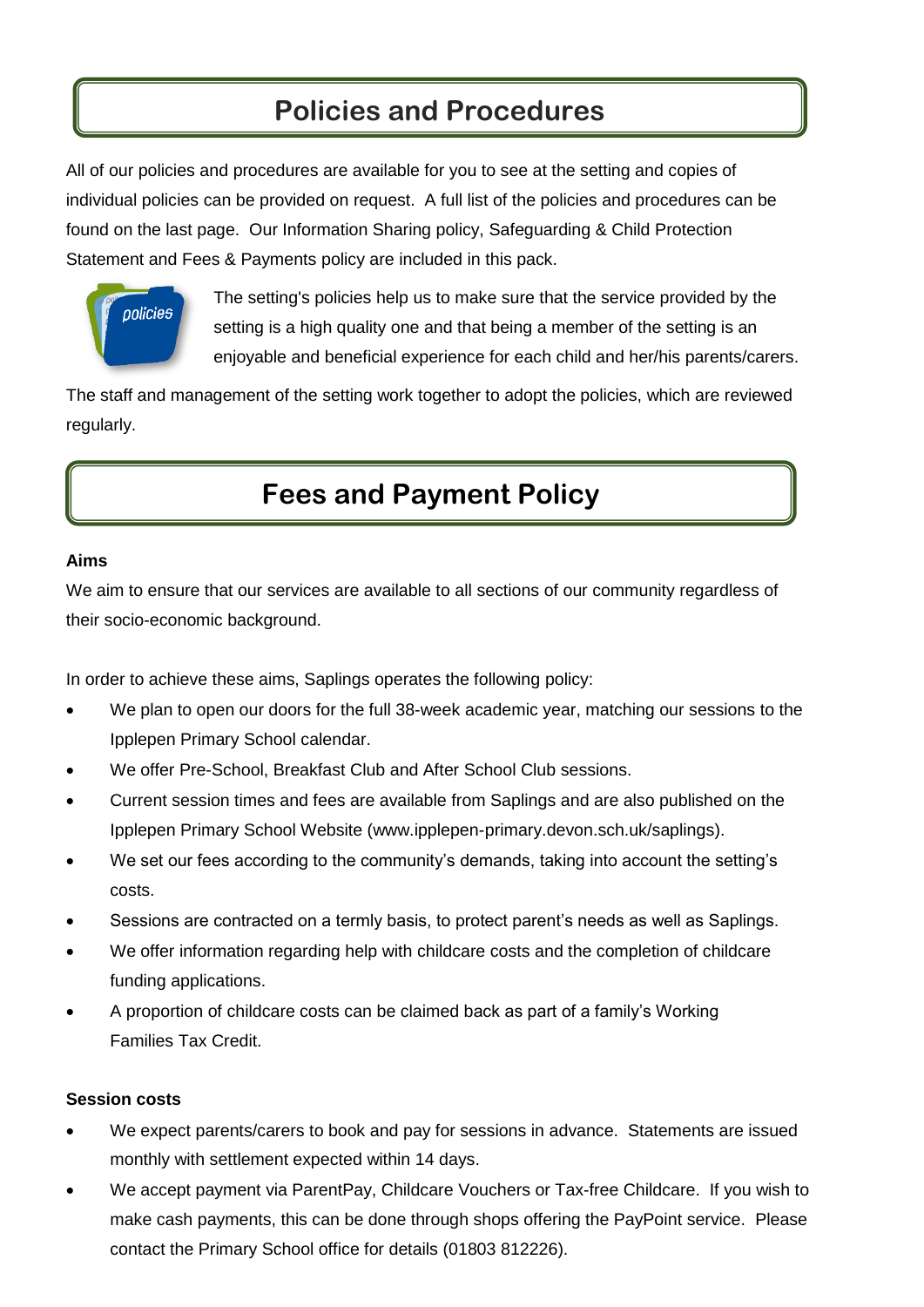- Children entitled to Early Years Funding or 2 Year Old Funding can include regular Breakfast and After School Club hours within their entitlement.
- Where parents need support to pay fees we will offer a phased payment scheme as appropriate. Please ask for details.

# **Late payment**

- The financial viability of Saplings depends on the prompt payment of fees.
- We will issue a reminder for any sessions which remain unpaid after 14 days.
- You will be contacted to discuss whether it will be necessary to set up a phased payment plan.
- If this payment plan is not adhered to then regrettably Saplings will have to refuse your child entry to future sessions.

# **Late Collection Fee**

 Where a child is collected late (after the session end time), there will be a fee payable. This fee is to cover the costs of two staff remaining to care for your child.

# **Registration and bookings**

- All Pre-school, Breakfast and After School Club registrations and bookings are handled though the Saplings office.
- Parents/carers will be asked to complete all the necessary forms and consents when registering their child/children with the setting.
- Parents/carers must not knowingly book their child into a session they will not then attend.
- Pre-Booking ensures that appropriate staffing levels can be managed and that Saplings remains financially viable.

# **Ad Hoc Sessions**

 Where space is available, Breakfast and After School Club sessions can be booked on an ad hoc basis. Contact Saplings to check availability for specific days. Payment is expected within 14 days of the booking being placed.

## **Absences**

- All cancellations and absences, including Breakfast and After School Club, must be notified directly to Saplings as the Primary School does not hold our registers.
- For Breakfast and After School Club, refunds will be made for cancellations notified to Saplings **at least 24 hours in advance**. Late cancellations and all un-notified absences will be charged at the full rate. Any refunds will be deducted from the next statement.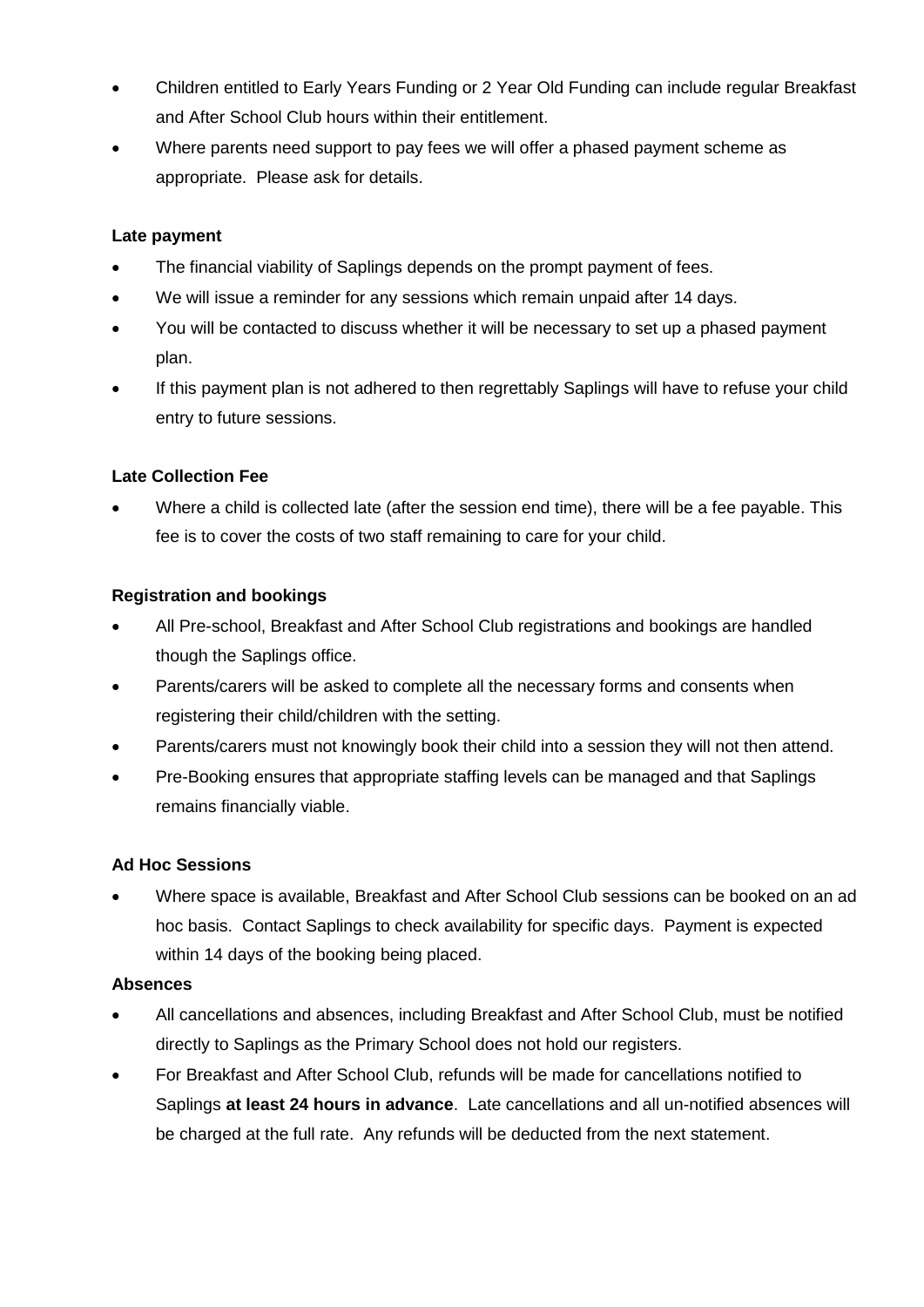# Safeguarding children and Child Protection



Saplings has a duty under the law to help safeguard children against suspected or actual 'significant harm'. Our employment practices insure children against the likelihood of abuse in our settings and we have a

procedure for managing complaints or allegations against a member of staff.

Our way of working with children and their parents ensures we are aware of any problems that may emerge and can offer support, including referral to appropriate agencies when necessary, to help families in difficulty.

We recognise that parents have a right to know that information they share will be regarded as confidential as well as be informed about the circumstances, and reasons, when we are obliged to share information. Our Information Sharing Policy, Safeguarding Children and Child Protection Policy and Children's Records Policy set out how and where information should be recorded and what information should be shared with another agency when making a referral.

We are obliged to share confidential information without authorisation from the person who provided it or to whom it relates if it is in the public interest. That is when:

- it is to prevent a crime from being committed or intervene where one may have been, or to prevent harm to a child or adult; or
- not sharing it could be worse than the outcome of having shared it.

# Safeguarding Children and Child Protection Policy statement

We will work with children, parents and the community to ensure the rights and safety of children. Our Safeguarding Policy is based on three key commitments:

*1.* To build a 'culture of safety' in which children are protected from abuse and harm in all areas of our service delivery.

*2.* To respond promptly and appropriately to all incidents or concerns of abuse that may occur and to work with statutory agencies in accordance with the procedures that are set down in 'What to do if you're worried a child is being abused' (HMG 2015).

*3.* To promote awareness of child abuse issues through staff training.

We are also committed to empowering young children, promoting their right to be strong, resilient and listened to.

| Our Designated Safeguarding Officer is:           | Gina Heathman   | Tel: 01803 812466 |
|---------------------------------------------------|-----------------|-------------------|
| Our Deputy is:                                    | Tracey Ireland: | Tel: 01803 812466 |
| Safeguarding Officer for Ipplepen Primary School: | Amanda Lacey    | Tel: 01803 812226 |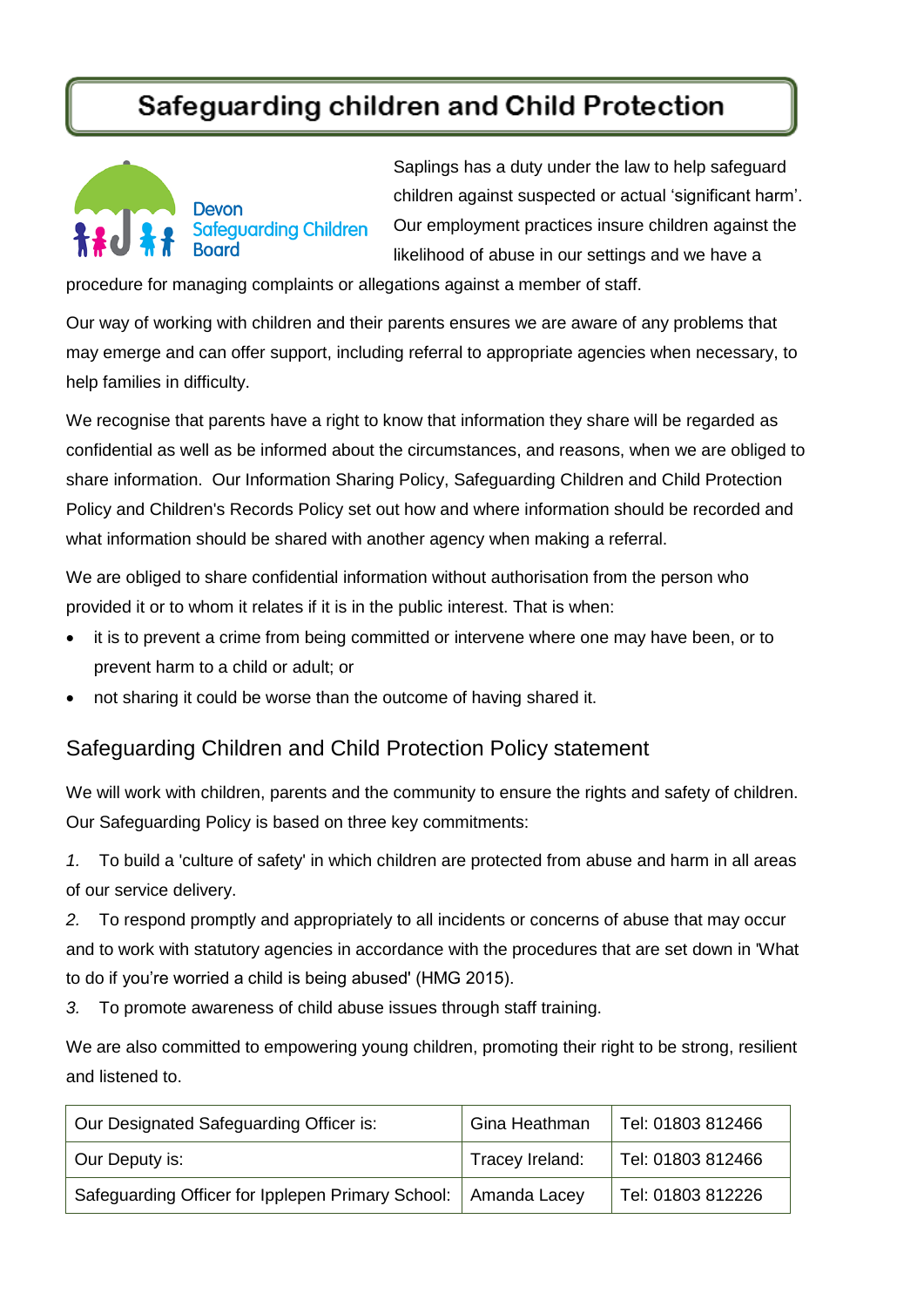# **Information Sharing policy**

We recognise that parents have a right to know that the information they share with us will be regarded as confidential, as well as to be informed about the circumstances when, and the reasons why, we are obliged to share information.

We are obliged to share confidential information without authorisation from the person who provided it, or to whom it relates, if it is in the public interest. That is when:

- it is to prevent a crime from being committed or to intervene where one may have been, or to prevent harm to a child or adult; or
- not sharing it could be worse than the outcome of having shared it.

The decision should never be made as an individual, but with the back-up of the management team. The three critical criteria are:

- Where there is evidence that the child is suffering, or is at risk of suffering, significant harm.
- Where there is reasonable cause to believe that a child may be suffering, or is at risk of suffering, significant harm.
- To prevent significant harm arising to children and young people or adults, including the prevention, detection and prosecution of serious crime.

## **Procedures**

Our procedure is based on the *seven golden rules* for information sharing as set out in

*Information Sharing: Advice for Practitioners Providing Safeguarding HM*G 2015).

- *1. Remember that the Data Protection Act is not a barrier to sharing information but provides a framework to ensure that personal information about living persons is shared appropriately.*
	- Our policy and procedures on Information Sharing provide guidance to appropriate sharing of information with external agencies.
- *2. Be open and honest with the person (and/or their family where appropriate) from the outset about why, what, how and with whom information will, or could, be shared, and seek their agreement, unless it is unsafe or inappropriate to do so.*

In our setting we ensure parents:

- receive information about our Information Sharing Policy when starting their child in the setting and that they sign our Registration Form to say that they understand the circumstances in which information may be shared without their consent. This will only be when it is a matter of safeguarding a child or vulnerable adult;
- have information about our Safeguarding Children and Child Protection Policy; and
- have information about the other circumstances when information will be shared with external agencies, for example, with regard to any special needs the child may have or transition to school.
- *3. Seek advice if you are in any doubt, without disclosing the identity of the person where possible.*
	- Managers contact the MASH Helpline care for advice where they have doubts or are unsure.
- *4. Share with consent where appropriate and, where possible, respect the wishes of those who do not consent to share confidential information. You may still share information without consent if, in your judgement, that lack of consent can be overridden in the public interest. You will need to base your judgement on the facts of the case.*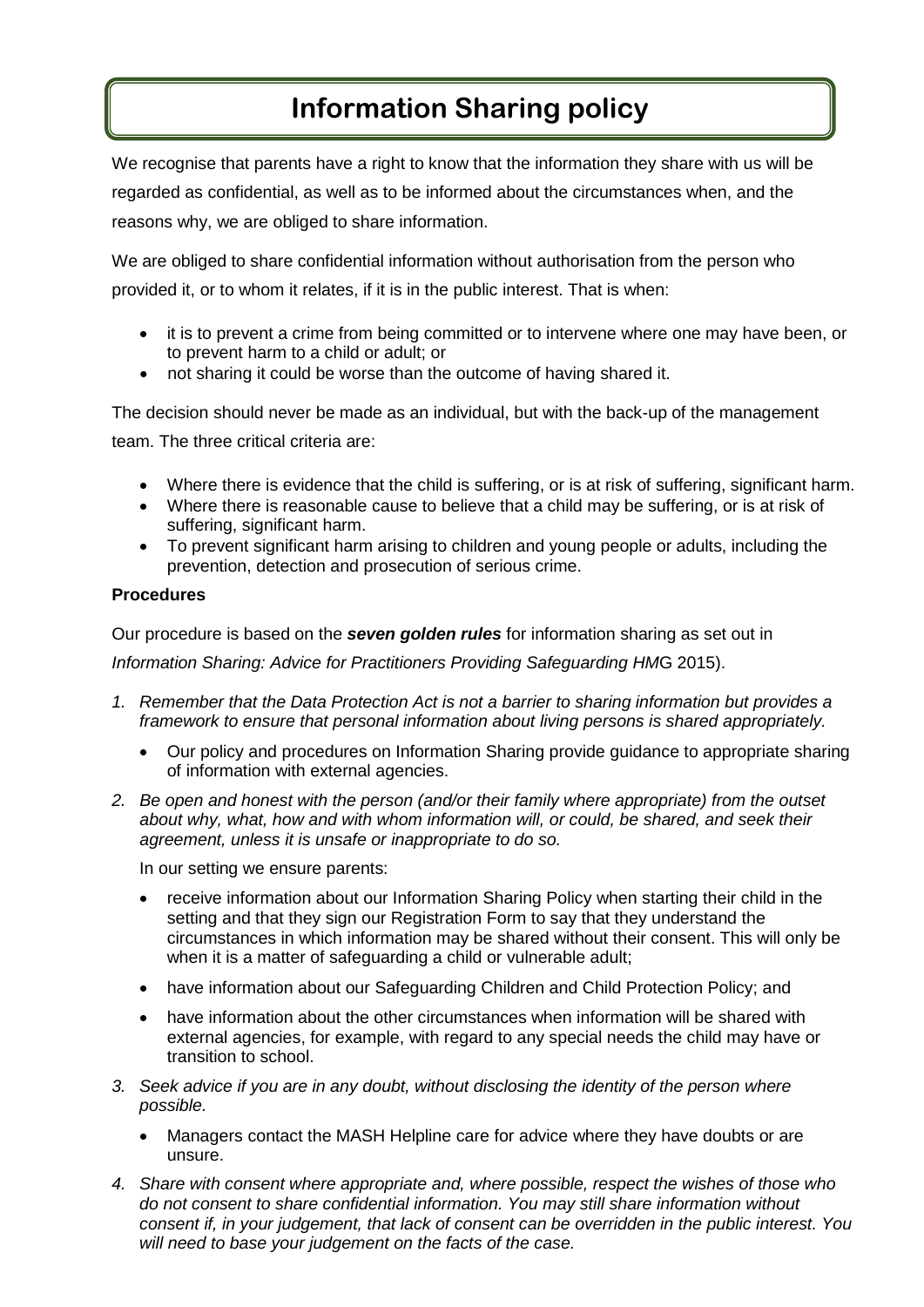- Guidelines for consent are part of this procedure.
- *5. Consider safety and well-being: Base your information sharing decisions on considerations of the safety and well-being of the person and others who may be affected by their actions.*

In our setting we:

- record concerns and discuss these with the setting's designated person and/or designated officer from the management committee for child protection matters;
- record decisions made and the reasons why information will be shared and to whom; and
- follow the procedures for reporting concerns and record keeping.
- *6. Necessary, proportionate, relevant, accurate, timely and secure: Ensure that the information you share is necessary for the purpose for which you are sharing it, is shared only with those people who need to have it, is accurate and up-to-date, is shared in a timely fashion, and is shared securely.*
	- Our Safeguarding Children and Child Protection Policy and Children's Records Policy set out how and where information should be recorded and what information should be shared with another agency when making a referral.
- *7. Keep a record of your decision and the reasons for it – whether it is to share information or not. If you decide to share, then record what you have shared, with whom and for what purpose.*
	- Where information is shared, the reasons for doing so are recorded in the child's Safeguarding record; where it is decided that information is not to be shared that is recorded too.

## *Consent*

Parents have a right to be informed that their consent to share information will be sought in most cases, as well as the kinds of circumstances when their consent may not be sought, or their refusal to give consent may be overridden. We do this as follows:

- Our policies and procedures set out our responsibility regarding gaining consent to share information and when it may not be sought or overridden.
- It is included in our prospectus.
- Parents sign our Registration Form at registration to say they understand this.
- Parents are asked to give written consent to share information about any additional needs their child may have, or to pass on child development summaries to the next provider/school.
- Copies are given to parents on request of the forms they sign.
- We consider the following questions when we need to share:
- Is there legitimate purpose to sharing the information?
- Does the information enable the person to be identified?
- Is the information confidential?
- If the information is confidential, do we have consent to share?
- Is there a statutory duty or court order requiring us to share the information?
- If consent is refused, or there are good reasons not to seek consent, is there sufficient public interest for us to share information?
- If the decision is to share, are we sharing the right information in the right way?
- Have we properly recorded our decision?

All the undertakings above are subject to the paramount commitment of the setting, which is to ensure the safety and well-being of the child.